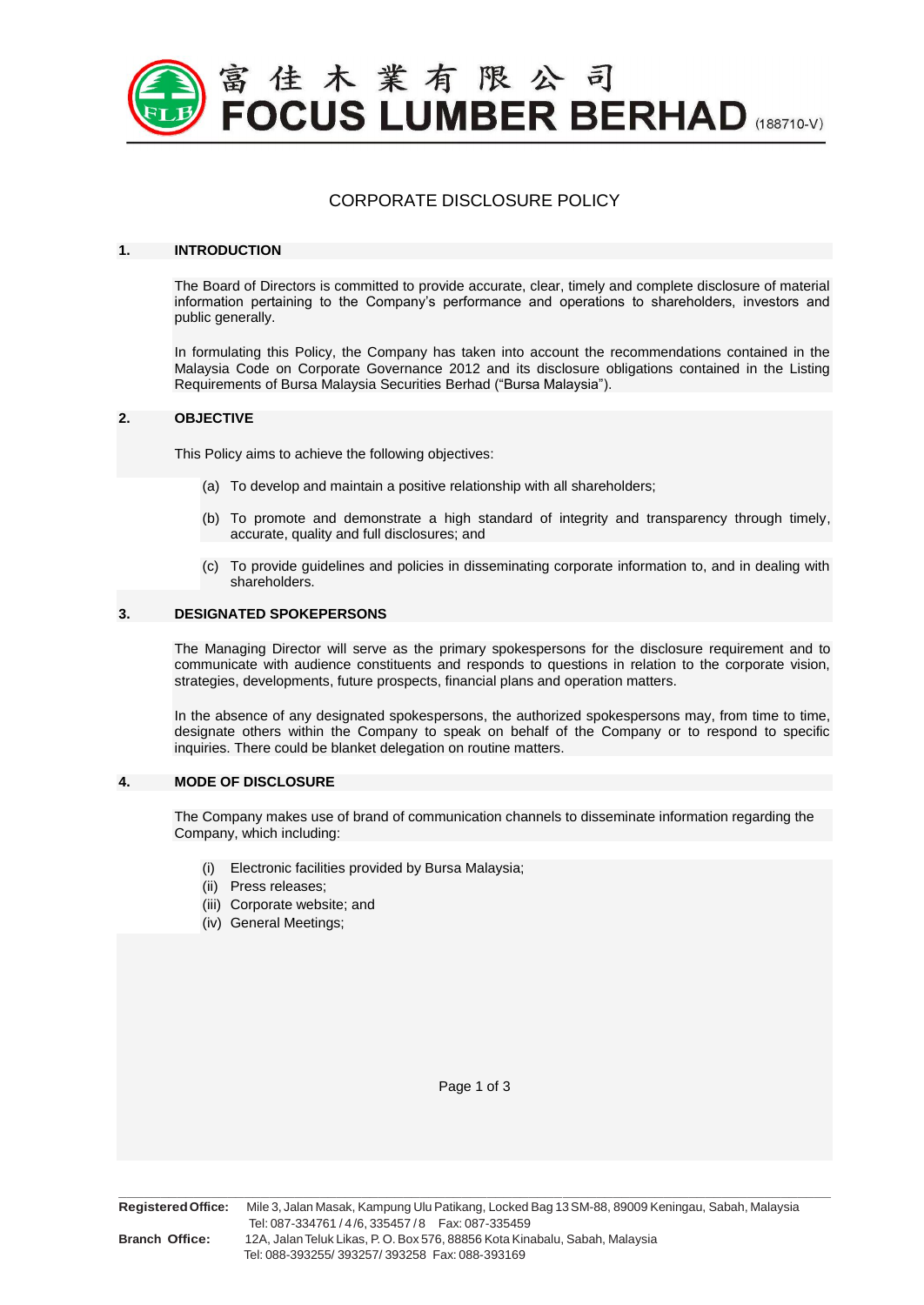

## CORPORATE DISCLOSURE POLICY

### **5. PRINCIPLES OF DISCLOSURE CONTROLS AND STRATEGIES**

The Company has adopted the following principles and procedures to enhance the relationship with investors or potential investors:

- 5.1 Immediate disclosure of Material Information Any material information that is reasonably expected to have a material effect on the price value or market activity of the shares or the investors' decision making, must be announced immediately to Bursa Malaysia and made available in the Company's website.
- 5.2. Withholding of Material information and maintaining confidentially Material information may be kept confidential temporarily if the immediate disclosure would prejudice the ability of the Company to pursue its corporate objectives. In such cases, the Company must ensure that the material information will be kept confidential to prevent from leakage. The Company should limit the number of people with access to or in possession of the material information and ensure that all confidential documents are being protected and secured.
- 5.3. Company's Website

The Company must have its corporate website where it publishes all corporate information on its developments, performance and others activities undertaken as well as all announcements made to Bursa Malaysia. The Company must ensure that its website is regularly updated with the Company's latest disclosures.

5.4. Rumours

When the Company aware of any rumour or report, true or false, that contains material information, the Company must make due enquiry and immediately publicly clarify, confirm or deny the rumour or report. In the event that rumour or report containing erroneous material information which has been circulated, the Company must immediately announce to Bursa Malaysia and provide facts sufficient to support the denial or to clarify any misleading aspects of the rumour or report. In the event that rumour or report containing material information that is correct, an announcement setting forth the facts must be prepared for public release, which must include but not be limited to, an indication of the state of negotiations or of corporate plans in the rumoured area.

Material information means any information about the Company and its subsidiaries which are reasonably expected to have a material effect on:

- market price, value or market activity of the Company's securities; or
- the decision of a holder of securities or an investor in determining his choice of action.

Bursa Malaysia also provides for the Company to electronically publish all its announcements by assessing online through Bursa Malaysia's internet website at [http://www.bursamalaysia.com.](http://www.bursamalaysia.com/)

All announcements have to be approved by the Board before releasing to Bursa Malaysia. From time to time, the Company Secretary will advise the Board and principal officers on the trading restrictions in the Company's securities in accordance with the provisions of the Main Market Listing Requirement of Bursa Malaysia.

| <b>Registered Office:</b> | Mile 3, Jalan Masak, Kampung Ulu Patikang, Locked Bag 13 SM-88, 89009 Keningau, Sabah, Malaysia                              |
|---------------------------|------------------------------------------------------------------------------------------------------------------------------|
|                           | Tel: 087-334761 / 4/6, 335457 / 8   Fax: 087-335459                                                                          |
| <b>Branch Office:</b>     | 12A, Jalan Teluk Likas, P. O. Box 576, 88856 Kota Kinabalu, Sabah, Malaysia<br>Tel: 088-393255/393257/393258 Fax: 088-393169 |
|                           |                                                                                                                              |

Page 2 of 3